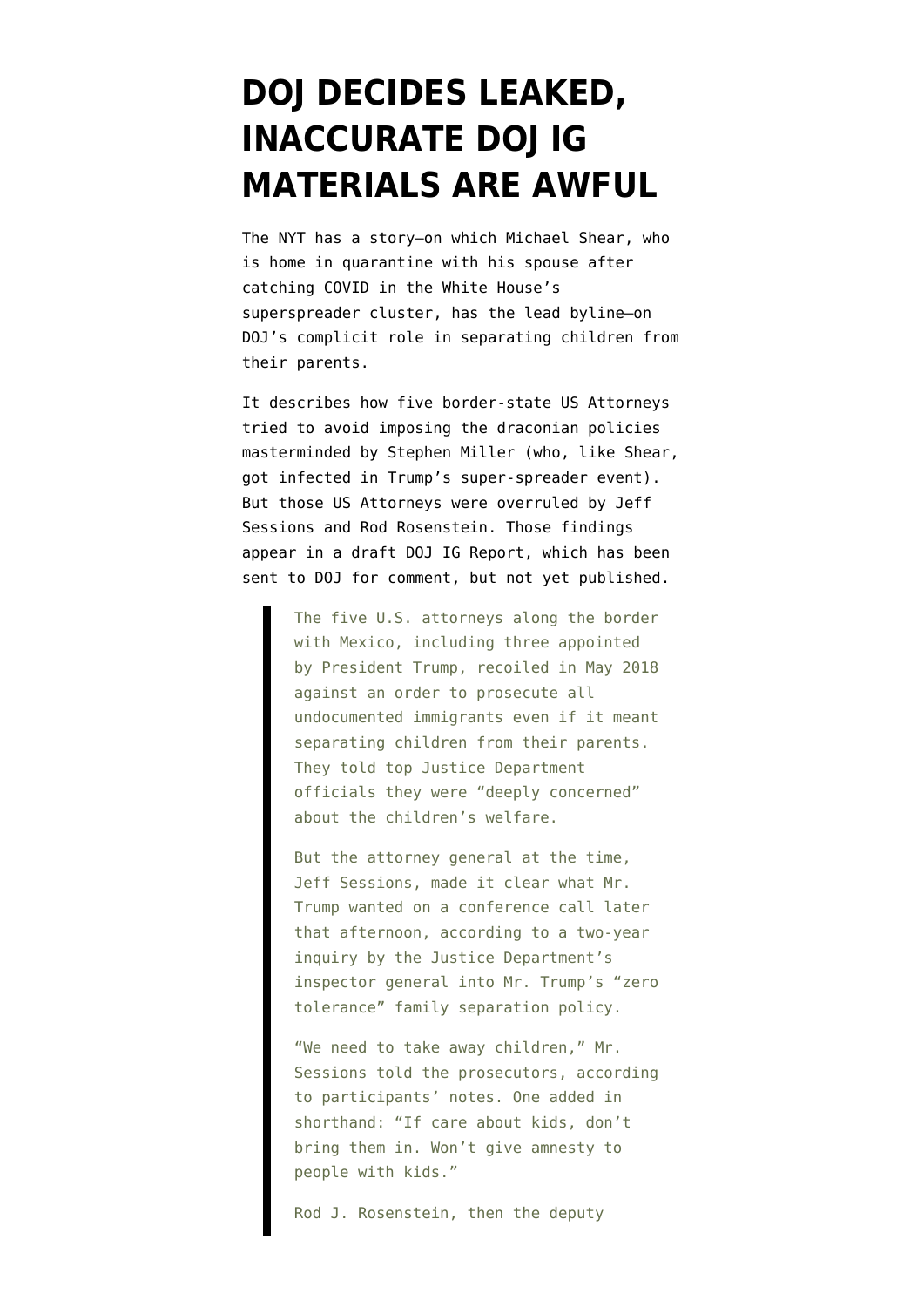attorney general, went even further in a second call about a week later, telling the five prosecutors that it did not matter how young the children were. He said that government lawyers should not have refused to prosecute two cases simply because the children were barely more than infants.

Passages of the report citing John Bash, who recently [resigned his position as US Attorney](https://www.justice.gov/usao-wdtx/pr/united-states-attorney-john-f-bash-announces-resignation) [for WD TX only to be replaced by a Billy Barr](https://www.justice.gov/usao-wdtx/pr/united-states-attorney-john-f-bash-announces-resignation) [flunky](https://www.justice.gov/usao-wdtx/pr/united-states-attorney-john-f-bash-announces-resignation), are quoted twice.

> "Those two cases should not have been declined," John Bash, the departing U.S. attorney in western Texas, wrote to his staff immediately after the call. Mr. Bash had declined the cases, but Mr. Rosenstein "instructed that, per the A.G.'s policy, we should NOT be categorically declining immigration prosecutions of adults in family units because of the age of a child."

## [snip]

In a briefing two days after Christmas in 2017, top Justice Department officials asked Mr. Bash for statistics from the pilot program, conducted by his predecessor, that could be used to develop "nationwide prosecution guidelines." Mr. Bash, a former White House adviser, did not receive a followup request for the information. Thinking that the idea had been abandoned, he did not provide it.

And there's at least one other prosecutor quoted — revealing that the no-tolerance policy targeting children let some far more serious criminals go free — who could be him.

> Border Patrol officers missed serious felony cases because they were stretched too thin by the zero-tolerance policy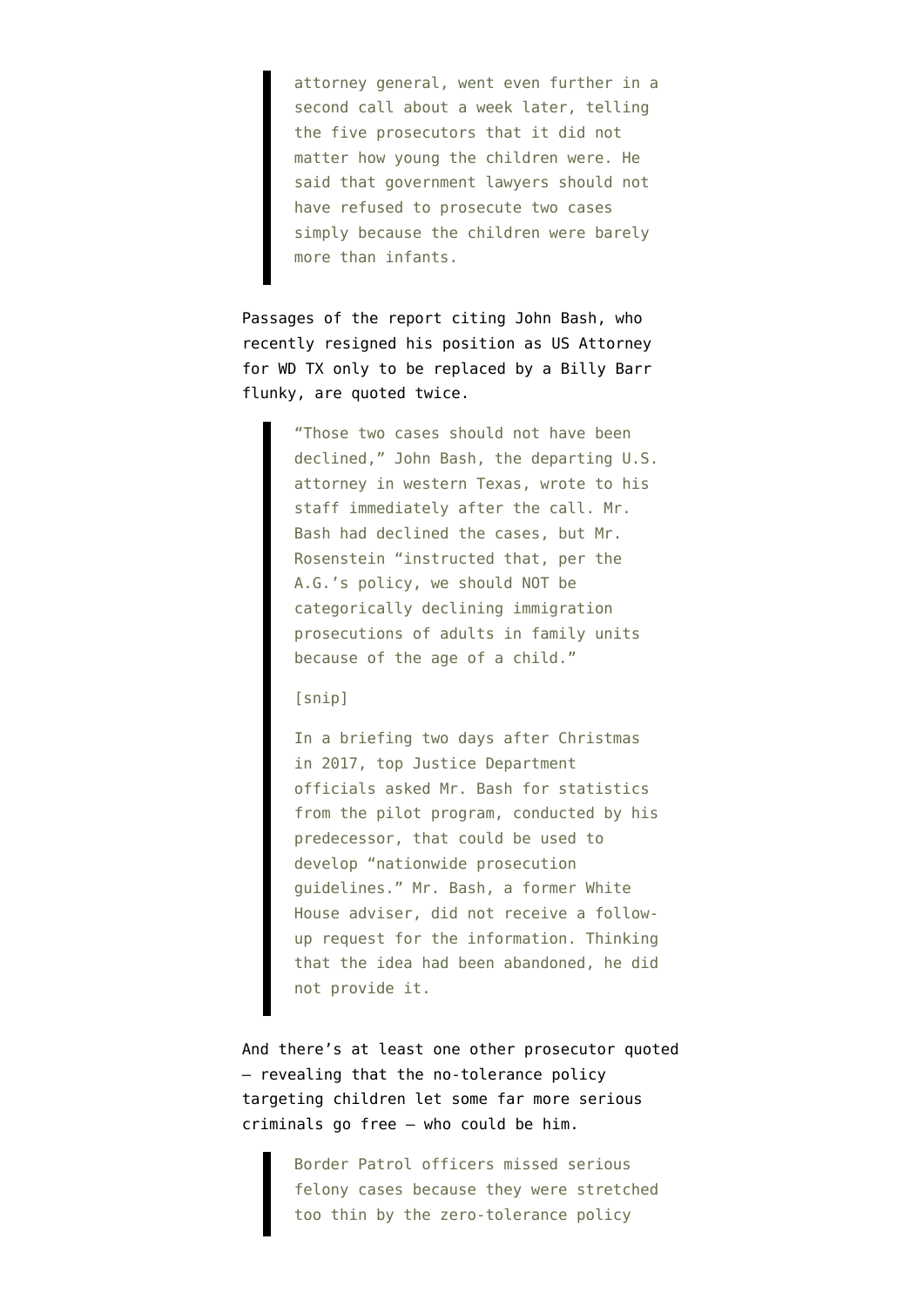requiring them to detain and prosecute all of the misdemeanor illegal entry cases. One Texas prosecutor warned top Justice Department officials in 2018 that "sex offenders were released" as a result.

The article itself is based off a draft copy of the report and interviews with three anonymous officials.

> This article is based on a review of the 86-page draft report and interviews with three government officials who read it in recent months and described its conclusions and many of the details in it.

Bash should not have had access to this entire report to review his own role in it. Past practice would have suggested he get just those passages that pertain to him directly (though this report appears to cover his time both at Main DOJ and as a US Attorney). But he would have access to the passages that quote him directly.

The article is most amusing, however, for the response from DOJ, which complains about an inaccurate DOJ IG Report and improper leaks.

> Alexa Vance, a spokeswoman for the Justice Department, disputed the draft report and said the Homeland Security Department referred cases for prosecution.

"The draft report relied on for this article contains numerous factual errors and inaccuracies," she said. "While D.O.J. is responsible for the prosecutions of defendants, it had no role in tracking or providing custodial care to the children of defendants. Finally, both the timing and misleading content of this leak raise troubling questions about the motivations of those